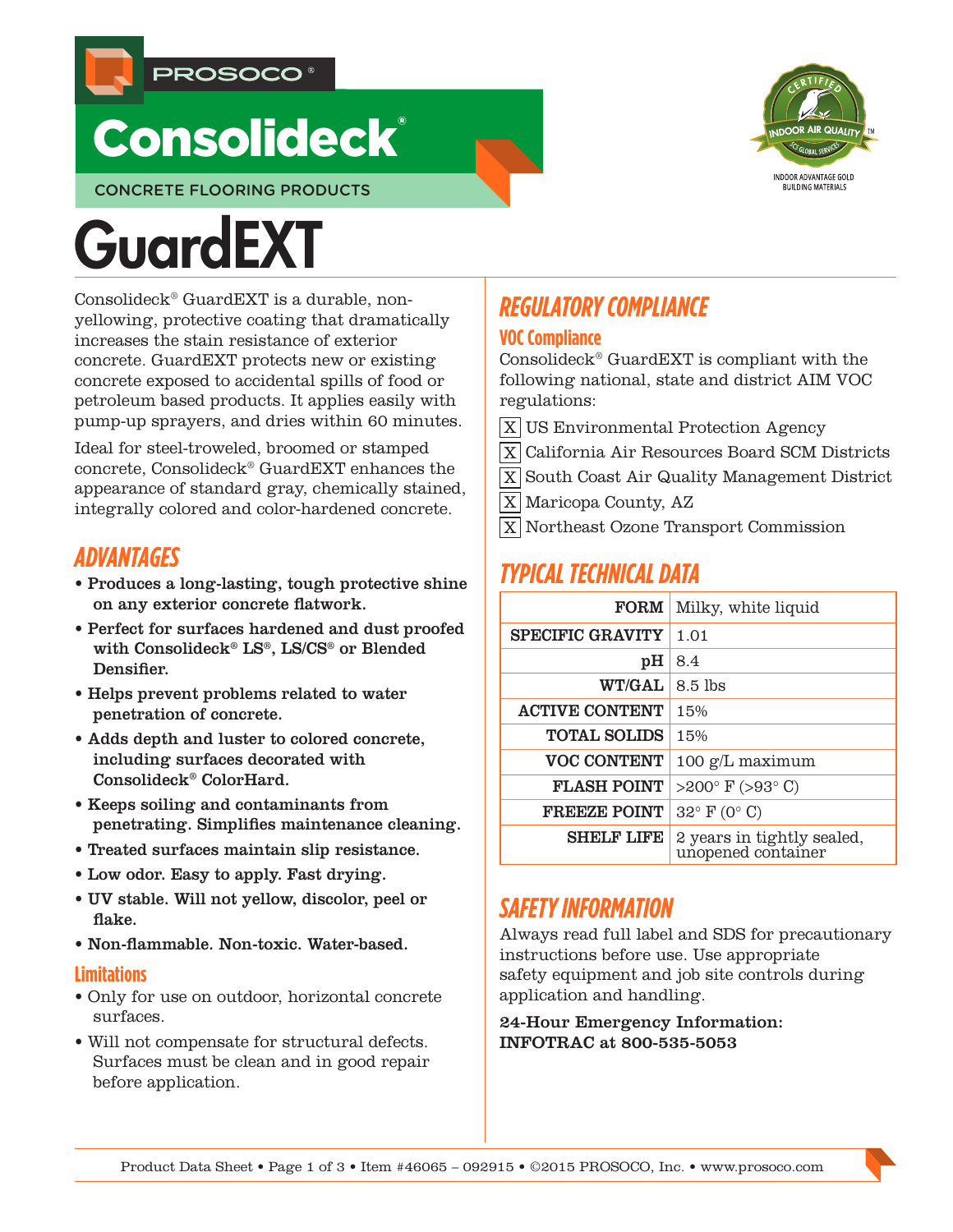#### **Product Data Sheet Consolideck® GuardEXT**

## *PREPARATION*

Protect people, vehicles, property, plants and all surfaces not set to receive GuardEXT from product, splash and wind drift. Use polyethylene or other proven protective material.

GuardEXT may be applied to new or existing, cured concrete of any age. Surfaces must be clean and structurally sound. Remove all foreign materials including bond breakers, curing agents, surface grease and oil, and construction debris using the appropriate Consolideck® surface prep cleaner.

Follow the appropriate cleaner with thorough water rinsing. If a d-limonene based cleaner/ stripper is used, clean treated surfaces with Consolideck® Cleaner/Degreaser and rinse thoroughly.

Acid-stained concrete must be thoroughly neutralized and rinsed prior to application.

Application may begin as soon as cleaned surfaces are dry.

#### **Surface and Air Temperatures**

Temperatures for application should be 40–100°  $F(4-38° C)$ .

#### **Equipment**

Apply with low pressure sprayer fitted with a solid cone spray tip. Do not atomize.

#### **Storage and Handling**

Keep from freezing. Store in a cool, dry place. Always seal container after dispensing. Do not alter or mix with other chemicals. Published shelf life assumes upright storage of factorysealed containers in a dry place. Maintain temperatures of 40–100°F (4–38°C). Do not double stack pallets. Dispose of in accordance with local, state and federal regulations.

## *APPLICATION*

Read "Preparation" and the Safety Data Sheet before use.

ALWAYS TEST a small area of each surface to confirm suitability, coverage rate and desired results before beginning overall application. Test with the same equipment, recommended surface preparation and application procedures planned for general application. Let surface dry thoroughly before inspection.

Pre-testing will confirm suitability of surface preparation and application procedures proposed for general application, and will also determine the average coverage rates to be maintained over the entire project.

#### **Dilution & Mixing**

Do not dilute or alter. Use as supplied. Mix well before use.

#### **Typical Coverage Rates**

Variations in concrete quality, porosity, job site conditions, temperature and relative humidity will affect coverage rates and drying times. The following figures are for estimating only. • 200–600 sq.ft. per US gal

• 5–15 sq.m. per Liter

#### **Application Instructions**

Consolideck® GuardEXT may be applied to broomed, stamped or steel-troweled concrete. Cover surfaces uniformly, creating a continuous film.

- 1. Use a clean pump-up sprayer or other approved spray equipment to apply product in a continuous, circular motion. Work from one control joint to another. Maintain a wet edge. Avoid overlaps onto previously treated and dried surfaces. Use a soft bristle broom to move excess material from low spots.
- 2. Allow to dry tack free, typically 20–60 minutes.
- 3. Repeat steps 1–2 above as needed. Two coats provide maximum protection and shine.